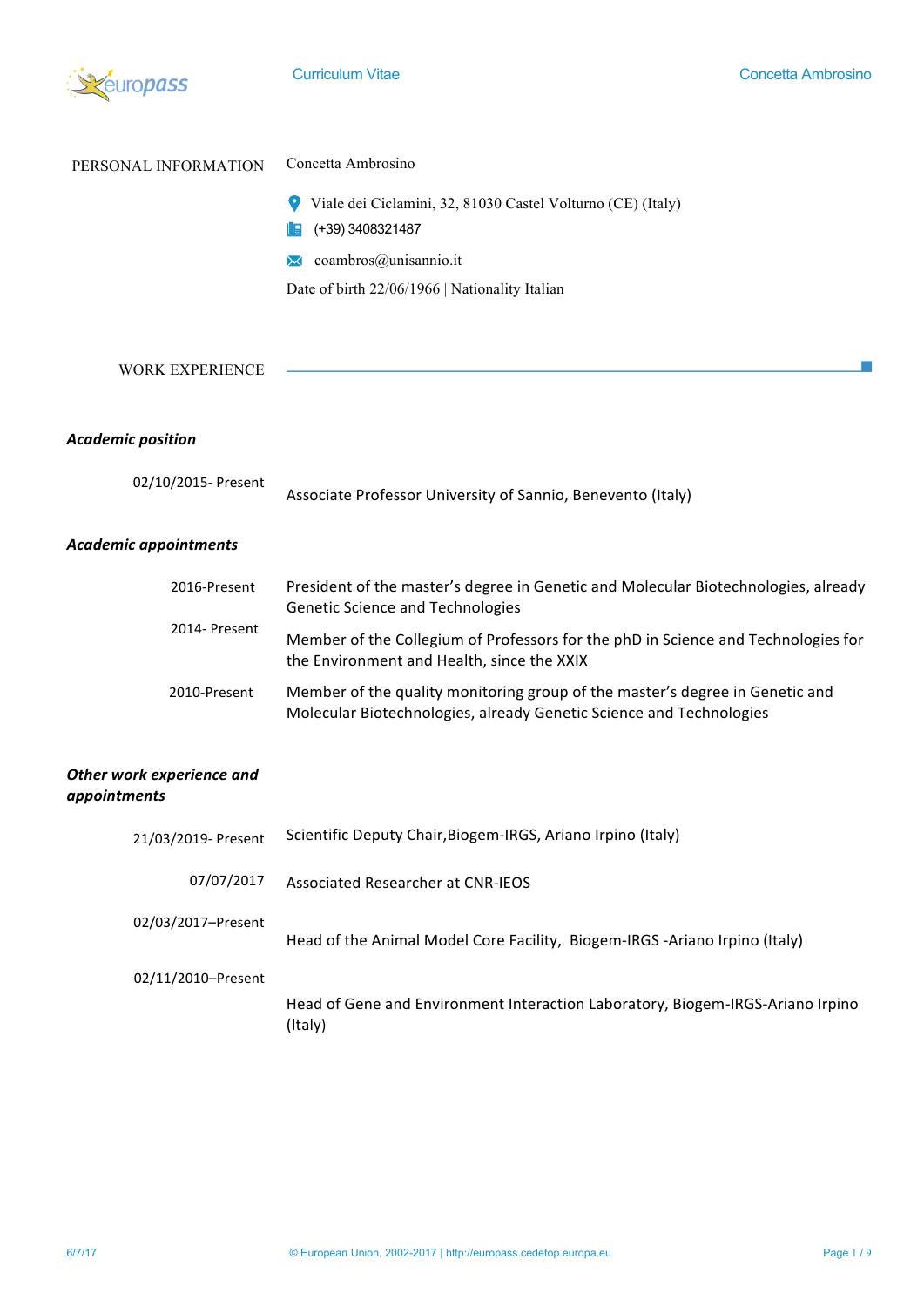

### *Previous work experience*

| 2016 at present                                                    |                                                                                                |         |                                                        | President of Master's degree in Genetic and Molecular Biotechnologies- |         |
|--------------------------------------------------------------------|------------------------------------------------------------------------------------------------|---------|--------------------------------------------------------|------------------------------------------------------------------------|---------|
| <b>Managerial and organization skills</b><br>02/11/2010 at present |                                                                                                |         | Head of Gene and Environment laboratory at Biogem-IRGS |                                                                        |         |
|                                                                    | Common European Framework of Reference for Languages                                           |         |                                                        |                                                                        |         |
| English                                                            | C1<br>Levels: A1 and A2: Basic user - B1 and B2: Independent user - C1 and C2: Proficient user | C1      | C1                                                     | C <sub>1</sub>                                                         | C1      |
|                                                                    | Listening                                                                                      | Reading | Spoken interaction                                     | Spoken production                                                      |         |
| Other language(s)                                                  | <b>UNDERSTANDING</b>                                                                           |         | SPEAKING                                               |                                                                        | WRITING |
| Mother tongue(s) Italian                                           |                                                                                                |         |                                                        |                                                                        |         |
| <b>PERSONAL SKILLS</b>                                             |                                                                                                |         |                                                        |                                                                        |         |
|                                                                    | University of Naples, Napoli (Italy)                                                           |         |                                                        |                                                                        |         |
| 22/04/1990                                                         | Master's Degree                                                                                |         |                                                        |                                                                        |         |
|                                                                    |                                                                                                |         |                                                        |                                                                        |         |
| 23/10/1992-10/06/1997                                              | PhD degree<br>University of Reggio Calabria, Catanzaro (Italy)                                 |         |                                                        |                                                                        |         |
|                                                                    | ASN- Full Professor "Biologia Applicata "(SSD. Bio/13)                                         |         |                                                        |                                                                        |         |
| 15/05/2017                                                         | ASN- Full Professor "Patologia generale "(SSD. Med/04)                                         |         |                                                        |                                                                        |         |
| 3/10/2018                                                          |                                                                                                |         |                                                        |                                                                        |         |
| <b>EDUCATION AND TRAINING</b>                                      |                                                                                                |         |                                                        |                                                                        |         |
|                                                                    | University of Reggio Calabria, Catanzaro (Italy)                                               |         |                                                        |                                                                        |         |
| 01/07/1997-01/08/1999                                              | Post doc                                                                                       |         |                                                        |                                                                        |         |
|                                                                    | European Molecular Biology Laboratory, Heidelberd (Germany)                                    |         |                                                        |                                                                        |         |
| 01/09/1999-01/08/2002                                              | Post doc                                                                                       |         |                                                        |                                                                        |         |
|                                                                    | Max Plank Institute for Developmental Biology, Tubingen (Germany)                              |         |                                                        |                                                                        |         |
| 01/09/2002-01/03/2003                                              | Senior post doc                                                                                |         |                                                        |                                                                        |         |
|                                                                    | Università degli studi della Campania "Luigi Vanvitelli", Napoli (Italy)                       |         |                                                        |                                                                        |         |
| 02/05/2003-01/03/2008                                              | Senior post-doc                                                                                |         |                                                        |                                                                        |         |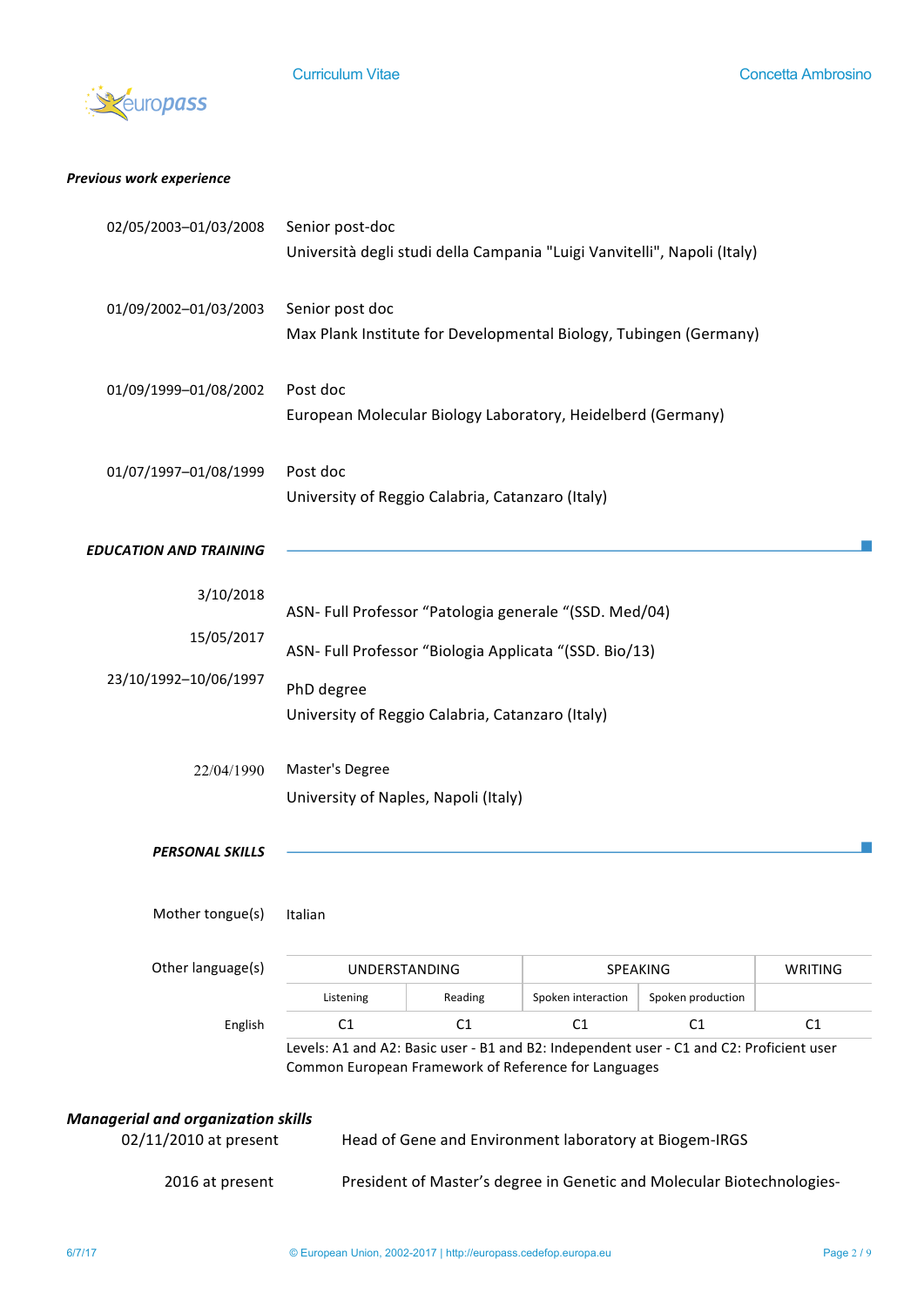

University of Sannio

02/13/2017 at present Head of Animal Model Core Facility at Biogem-IRGS

#### **Project Manager and Responsible of operating units in projects**

- *1. -2017 "MODULATION AND DISRUPTION OF ENDOCANNABINOID SYSTEM IN THE CONTROL OF SPERMATOGENESIS AND NOVEL MOLECULAR MARKERS OF SPERM QUALITY" (Unit coordinator)*
- *2. -RARE.PLAT.NET (PROGETTI DI RICERCA ED INNOVAZIONE A VALERE SULL'ASSE I PER POR FESR CAMPANIA 2014-2020, scientific manager)*
- *3. -GOODWATER (PROGETTI TRASFERIMENTO TECNOLOGICO E DI PRIMA INDUSTRIALIZZAZIONE PER LE IMPRESE INNOVATIVE AD ALTO POTENZIALE PER LA LOTTA ALLE PATOLOGIE ONCOLOGICHE – CAMPANIA TERRA DEL BUONO, 2017, scientific manager)*
- *4. -SENSOR (BANDO RETE DELLE BIOTECNOLOGIE CAMPANE IN ATTUAZIONE DELLE AZIONI A VALERE SULL'OBIETTIVO OPERATIV0 2.1 DEL POR CAMPANIA 2007/2013);*
- 5. *-FTALATI E BISFENOLI NELLA REGOLAZIONE DELL'ATTIVITÀ DEI PPAR: SVILUPPO DI MODELLI CELLULARI PER LO STUDIO DELLA TOSSICITÀ DA INTERFERENTI ENDOCRINI BASATI SU QUESTO MECCANISMO (PROGETTI DI RICERCA SCIENTIFICA FINANZIABILI AI SENSI DELLA L.R. N.5 DEL 28.03.2002, scientific manager)*
	- **Communication skills** Good communication skill gained through teaching experience at the University and participation to meetings
		- *Job related skills* Teaching activity at different University in Italy since 2004 at the present Member of PhD teaching body at University of Sannio

| Digital competence | <b>SELF-ASSESSMENT</b>    |                                                        |                     |            |                    |
|--------------------|---------------------------|--------------------------------------------------------|---------------------|------------|--------------------|
|                    | Information<br>processing | Communication                                          | Content<br>creation | Safety     | Problem<br>solving |
|                    |                           | Independent user   Independent user   Independent user |                     | Basic user | Basic user         |

Digital competences - Self-assessment grid

**ADDITIONAL INFORMATION** *Citation data (Scopus)/publications Publications Number of published papers and book chapters: 50 (papers) e* 3 (book chapters) *H index: 25 Citations: 2753*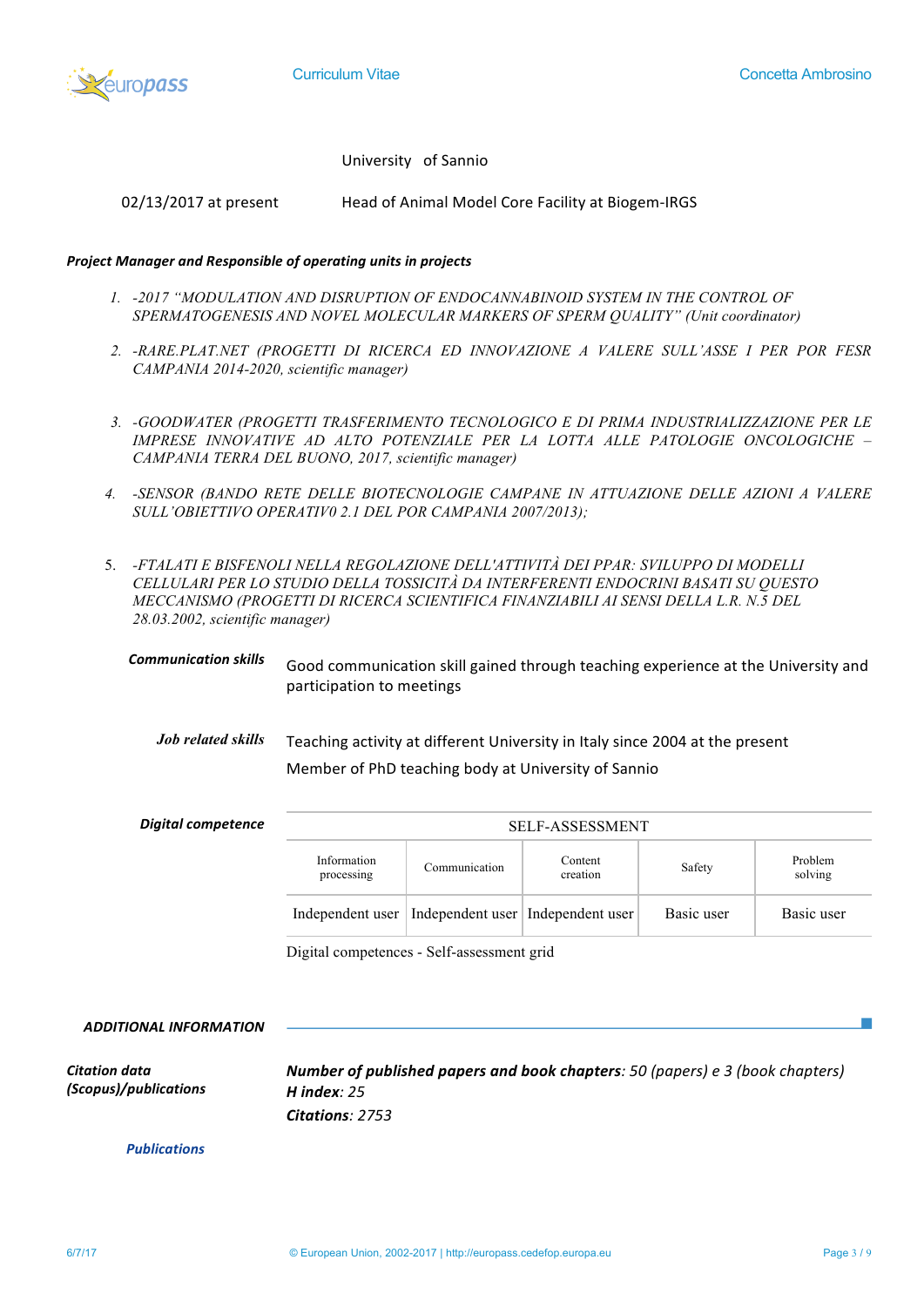



- 1. COLELLA M, NITTOLI V, PORCIELLO A, PORRECA I, REALE C, RUSSO F, RUSSO NA, ROBERTO L, ALBANO F, DE FELICE M, MALLARDO M, AMBROSINO C. Peripheral T3 signaling is the target of pesticides in zebrafish larvae and adult liver. J. Of Endocrinology 2020 247 (1):53-68 DOI: 10.1530/JOE-20-0134
- 2. COLELLA M, CUOMO D, GIACCO A, MALLARDO M, DE FELICE M AND AMBROSINO C. THYROID HORMONES AND FUNCTIONAL OVARIAN RESERVE: SYSTEMIC VS. PERIPHERAL DYSFUNCTIONS J. CLIN MED 2020 ;9(6):E1679. DOI: 10.3390/JCM9061679.
- 3. RAGUSA M, BARBAGALLO D, CHIOCCARELLI T, MANFREVOLA F, COBELLIS G, DI PIETRO C, BREX D, BATTAGLIA R, FASANO S, FERRARO B, SELLITTO C, AMBROSINO C, ROBERTO L, PURRELLO M, PIERANTONI R, CHIANESE R CircNAPEPLD is expressed in human and murine spermatozoa and physically interacts with oocyte miRNAs. RNA Biol. 2019 Jun 14:1-12.
- 4. NOMIRI S, HOSHYAR R, AMBROSINO C, TYLER CR, MANSOURI B. A mini review of bisphenol A (BPA) effects on cancer-related cellular signaling pathways. A mini review of bisphenol A (BPA) effects on cancer-related cellular signaling pathways. Environ Sci Pollut Res Int. 2019 Feb 2. (Scopus Id. 2-s2.0-85061027939)
- 5. REALE C, RUSSO F, CREDENDINO SC, CUOMO D, DE VITA G, MALLARDO M, PENNINO F, PORRECA I, TRIASSI M, DE FELICE M, AMBROSINO C.A Toxicogenomic Approach Reveals a Novel Gene Regulatory Network Active in In Vitro and In Vivo Models of Thyroid Carcinogenesis. Int J Environ Res Public Health. 2019 Jan 4;16(1) Scopus Id 2 s2.0-85059622330
- 6. REALE C., PORRECA I., RUSSO F., MAROTTA M., ROBERTO L., RUSSO N.A., CARCHIA E., MALLARDO M., DE FELICE M., AMBROSINO C.. Genetic background and window of exposure contribute to thyroid dysfunction promoted by low-dose exposure to 2,3,7,8-tetrachlorodibenzo-p-dioxin in mice. Scientific Reports 2018, 5(8), 16234. (Scopus id 2-s2.0-85056141137)
- 7. FULGIONE A, CIMAFONTE M, DELLA VENTURA B, IANNACCONE M, AMBROSINO C, CAPUANO F, PROROGA YTR, VELOTTA R, CAPPARELLI R QCM-based immunosensor for rapid detection of Salmonella Typhimurium in food.Sci Rep. 2018 Oct 31;8(1):16137. (Scopus Id =2-s2.0- 85055819875)
- 8. CUOMO D. AND AMBROSINO C. Non-Coding RNAs as Integrators of the Effects of Age, Genes and Environment on Ovarian Aging. Cell Death and Disease, 2019,;10(2):88. (Scopus Id 2-s2.0-85060627702)
- 9. CUOMO D, PORRECA I, CECCARELLI M, THREADGILL D, BARRINGTON W, PETRIELLA A, D'ANGELO F, COBELLIS G, DE STEFANO F, D'AGOSTINO M, DE FELICE M, MALLARDO M AND AMBROSINO C.. Transcriptional landscape of mouse-aged ovaries reveals a unique set of non-coding RNAs associated with physiological and environmental ovarian dysfunctions Cell Death & Discovery, 2018, 4:112.
- 10. LAURENZANA I, LAMORTE D, TRINO S, DE LUCA L, AMBROSINO C, ZOPPOLI P, RUGGIERI V, DEL VECCHIO L, MUSTO P, CAIVANO A, FALCO G. Exreacellular Vescicles:A new Prospective in Crostalk between Microenvironment and Stem Cells in Hematological Malignancies. Stem Cells Int. 2018 May 27;2018:9863194. (2-s2.0-85051221265)
- 11. PALLOTTA MM, RONCA R, CAROTENUTO R, PORRECA I, TURANO M, AMBROSINO C, CAPRIGLIONE T. Specific Effects of Chronic Dietary Exposure to Chlorpyrifos on Brain Gene Expression- A Mouse Study. Int J Mol Sci. 2017 Nov 20;18(11). pii: E2467https(2-s2.0-85034985139)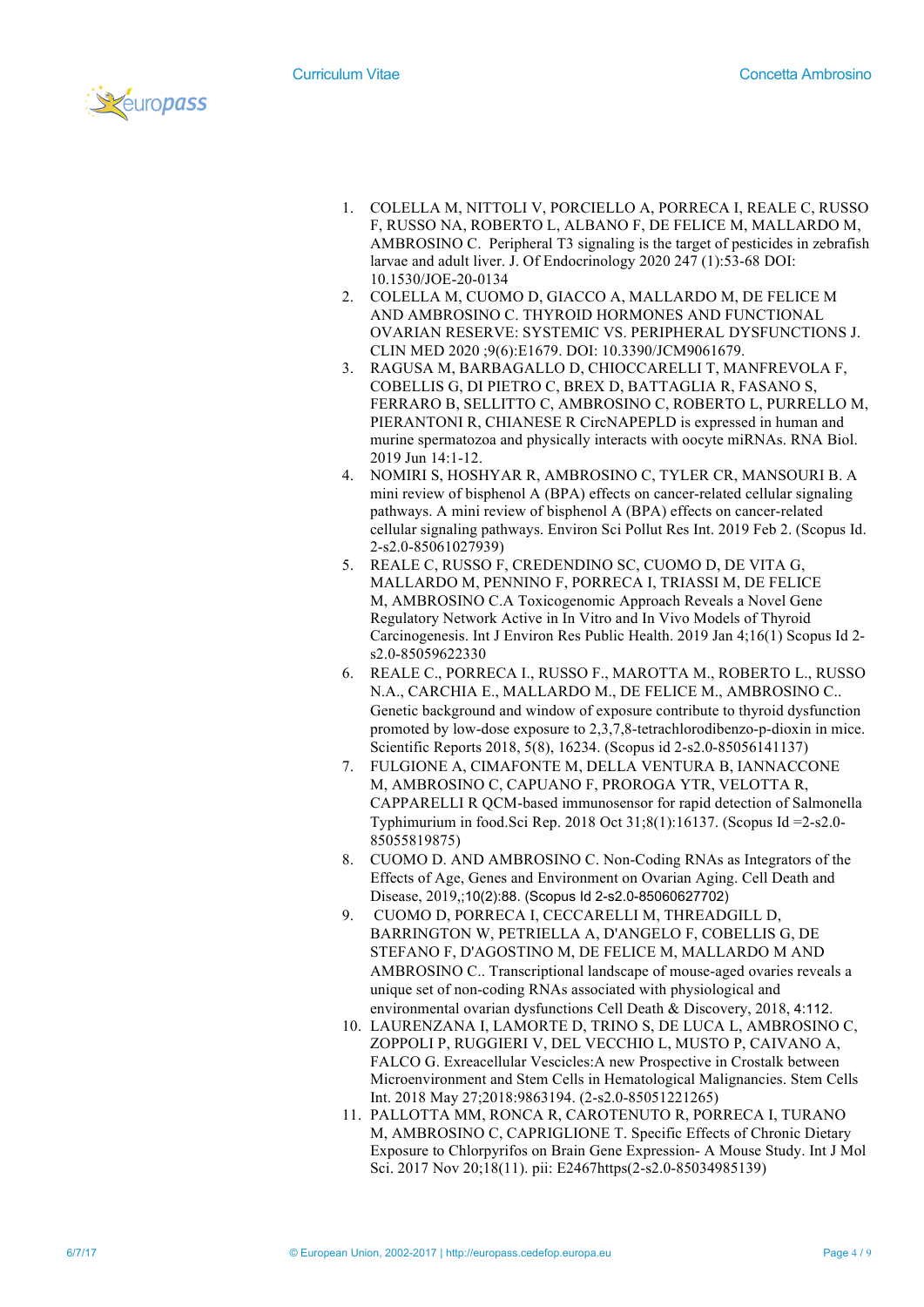

- 12. TARALLO R, GIURATO G, BRUNO G, RAVO M, RIZZO F, SALVATI A, RICCIARDI L, MARCHESE G, CORDELLA A, ROCCO T, GIGANTINO V, PIERRI B, CIMMINO G, MILANESI L, AMBROSINO C, NYMAN TA, NASSA G, WEISZ A. The nuclera receptor ERb engages AGO2 in regulation of gene transcription, RNA splicing and RISC loading. Genome Biol. 2017 Oct 6;18(1):189. (2-s2.0-85030847573)
- 13. CUOMO D, PORRECA I, COBELLIS G, TARALLO R, NASSA G, FALCO G, NARDONE A, RIZZO F, MALLARDO M, AMBROSINO C. Carcinogenic risk and Bisphenol A exposure: A focus on molecular aspects in endoderm derived glands. Mol Cell Endocrinol. 2017 Jan 19. pii: S0303-7207(17)30040-0. (2-s2.0-85014118308)
- 14. PORRECA I, D'ANGELO F, DE FRANCESCHI L, MATTÈ A, CECCARELLI M, IOLASCON A, ZAMÒ A, RUSSO F, RAVO M, TARALLO R, SCARFÒ M, WEISZ A, DE FELICE M, MALLARDO M, AMBROSINO C. Pesticide toxicogenomics across scales: in vitro transcriptome predicts mechanisms and outcomes of exposure in vivo.Sci Rep. 2016 Dec 1;6:38131. (2-s2.0-85000623940)
- 15. PORRECA I, ULLOA-SEVERINO L, ALMEIDA P, CUOMO D, NARDONE A, FALCO G, MALLARDO M, AMBROSINO C. Molecular targets of developmental exposure to bisphenol A in diabesity: a focus on endodermderived organs. Obes Rev. 2017 Jan;18(1):99-108. (2-s2.0-84999791860)
- 16. SUGLIA A, CHIANESE R, MIGLIACCIO M, AMBROSINO C, FASANO S, PIERANTONI R, COBELLIS G, CHIOCCARELLI T Bisphenol A induces hypothalamic down-regulation of the the cannabinoid receptor 1 and anorexigenic effects in male mice. Pharmacol Res. 2016 Nov;113(Pt A):376- 383.
- 17. PORRECA I, ULLOA SEVERINO L, D'ANGELO F, CUOMO D, CECCARELLI M, ALTUCCI L, AMENDOLA E, NEBBIOSO A, MALLARDO M, DE FELICE M, AMBROSINO C. "Stockpile" of Slight Transcriptomic Changes Determines the Indirect Genotoxicity of Low-Dose BPA in Thyroid Cells. PLoS One. (2016);11(3):e0151618. (2-s2.0- 84979072472)
- 18. STELLATO C, PORRECA I, CUOMO D, TARALLO R, NASSA G, AMBROSINO C. (2016) The "busy life" of unliganded estrogen receptors. Proteomics;16:288-300(2-s2.0-84956579503)
- 19. CARCHIA E, PORRECA I, ALMEIDA PJ, D'ANGELO F, CUOMO D, CECCARELLI M, DE FELICE M, MALLARDO M, AMBROSINO C (2016) Evaluation of low doses BPA-induced perturbation of glycemia by toxicogenomics points to a primary role of pancreatic islets and to the mechanism of toxicity. Cell Death Dis. 29;6:e1959. (2-s2.0-84975230045)
- 20. STELLATO C, NASSA G, TARALLO R, GIURATO G, RAVO M, RIZZO F, MARCHESE G, ALEXANDROVA E, CORDELLA A, BAUMANN M, NYMAN TA, WEISZ A, AMBROSINO C. (2015) Identification of cytoplasmic proteins interacting with unliganded estrogen receptor  $\alpha$  and  $\beta$  in human breast cancer cells. Proteomics; 15 (11):1801-7. (2-s2.0-84930242835)
- 21. PORRECA I, D'ANGELO F, GENTILCORE D, CARCHIA E, AMORESANO A, AFFUSO A, CECCARELLI M, DE LUCA P, ESPOSITO L, GUADAGNO FM, MALLARDO M, NARDONE A, MACCARONE S, PANE F, SCARFÒ M, SORDINO P, DE FELICE M, AMBROSINO C. (2014) Cross-species toxicogenomic analyses and phenotypic anchoring in response to groundwater low-level pollution. BMC Genomics; 15: 1067-1080. (Scopus Id: 2-s2.0- 84924333663)
- 22. DE FELICE E, PORRECA I, ALLEVA E, DE GIROLAMO P, AMBROSINO C, CIRIACO E, GERMANÀ A, SORDINO P. (2014) Localization of BDNF expression in the developing brain of zebrafish. Journal of Anatomy; 224 (5): 564-74. (2-s2.0-84898059135)
- 23. NASSA G, TARALLO R, GIURATO G, DE FILIPPO MR, RAVO M, RIZZO F, STELLATO C, AMBROSINO C, BAUMANN M, LIETZÈN N, NYMAN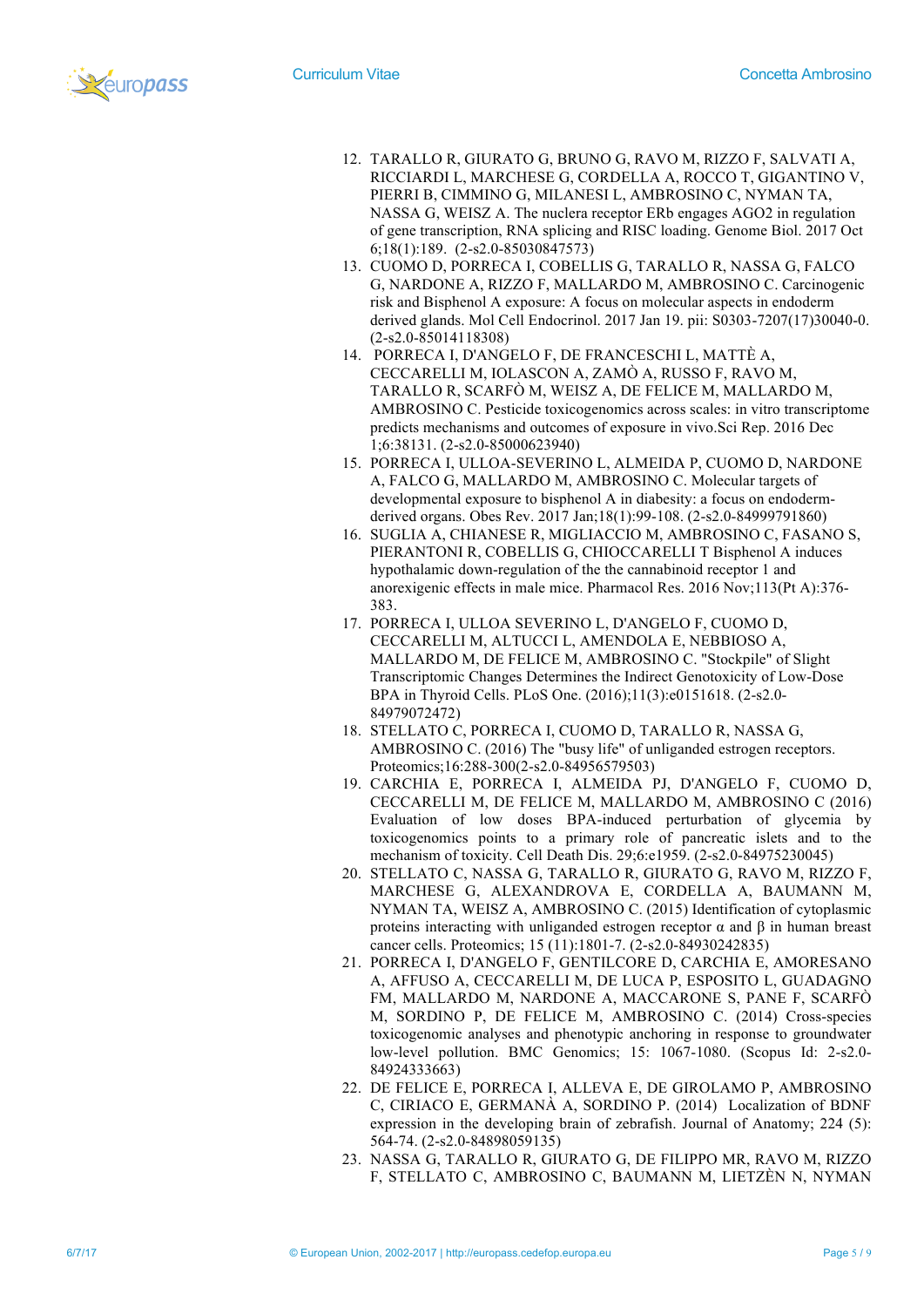

TA, WEISZ A. (2014) Post-transcriptional Regulation of Human Breast Cancer Cell Proteome by Unliganded Estrogen Receptor β via microRNAs. Molecular &Cellular Proteomics; 13 (4): 1076-90. (2-s2.0-84898753640)

- 24. FRANCI G, CASALINO L, PETRAGLIA F, MICELI M, MENAFRA R, RADIC B, TARALLO V, VITALE M, SCARFÒ M, POCSFALVI G, BALDI A, AMBROSINO C, ZAMBRANO N, PATRIARCA E, DE FALCO S, MINCHIOTTI G, STUNNENBERG HG, ALTUCCI L. (2013) The class Ispecific HDAC inhibitor MS-275 modulates the differentiation potential of mouse embryonic stem cells. Biology Open; 2 (10):1070-7. 2-s2.0- 84979581717
- 25. GENTILCORE D; A PORRECA I; RIZZO F; GANBAATAR E; CARCHIA E; MALLARDO M; DE FELICE M AND AMBROSINO C. (2013) Bisphenol A interferes with thyroid specific gene expression. Toxicology; 304: 21-31 (2 s2.0-84871873715)
- 26. CIRILLO F, NASSA G, TARALLO R, STELLATO C, DE FILIPPO MR, AMBROSINO C, BAUMANN M, NYMAN TA, AND WEISZ A. (2012) Molecular mechanisms of selective estrogen receptor modulator activity in human breast cancer cells: identification of novel nuclear cofactors of antiestrogen-ER α complexes by interaction proteomics. Journal of Proteome Research; 12 (1): 421-31.
- 27. PARIS O, FERRARO L, GROBER OM, RAVO M, DE FILIPPO MR, GIURATO G, NASSA G, TARALLO R, CANTARELLA C, RIZZO F, DI BENEDETTO A, MOTTOLESE M, BENES V, AMBROSINO C, NOLA E, WEISZ A (2012) Direct regulation of microRNA biogenesis and expression by estrogen receptor beta in hormone-responsive breast cancer. Oncogene; 31 (38): 4196-206.
- 28. TARALLO R, BAMUNDO A, NASSA G, NOLA E, PARIS O, AMBROSINO C, FACCHIANO A, BAUMANN M, NYMAN TA, WEISZ A. (2011) Identification of proteins associated with ligand-activated estrogen receptor a in human breast cancer cell nuclei by tandem affinity purification and nano LC-MS/MS. Proteomics; 11 (1):172-9.
- 29. NASSA G, TARALLO R, AMBROSINO C, BAMUNDO A, FERRARO L, PARIS O, RAVO M, GUZZI PH, CANNATARO M, BAUMANN M, NYMAN TA, NOLA E, WEISZ A. (2011) A large set of estrogen receptor b-interacting proteins identified by tandem affinity purification in hormone-responsive human breast cancer cell nuclei. Proteomics; 11 (1): 159-65.
- 30. NASSA G, TARALLO R, GUZZI PH, FERRARO L, CIRILLO F, RAVO M, NOLA E, BAUMANN M, NYMAN TA, CANNATARO M, AMBROSINO C, WEISZ A (2011) Comparative analysis of nuclear estrogen receptor alpha and beta interactomes in breast cancer cells. Molecular BioSystems; 7(3): 667-76 (2 s2.0-78650402576)
- 31. PANCIONE M, SABATINO L, FUCCI A, CARAFA V, NEBBIOSO A, FORTE N, FEBBRARO A, PARENTE D, AMBROSINO C, NORMANNO N, ALTUCCI L, COLANTUONI V. (2010) Epigenetic silencing of peroxisome proliferator-activated receptor g is a biomarker for colorectal cancer progression and adverse patients' outcome. PLoS One; 5(12):e14229.
- 32. AMBROSINO C, TARALLO R, BAMUNDO A, CUOMO D, FRANCI G, NASSA G, PARIS O, RAVO M, GIOVANE A, ZAMBRANO N, LEPIKHOVA T, JÄNNE OA, BAUMAN M, NYMAN TA, CICATIELLO L, WEISZ A. (2010) Identification of a hormone-regulated dynamic nuclear actin network associated with estrogen receptor alpha in human breast cancer cell nuclei. Molecular &Cellular Proteomics; 9 (6):1352-67 (2-s2.0-77953149561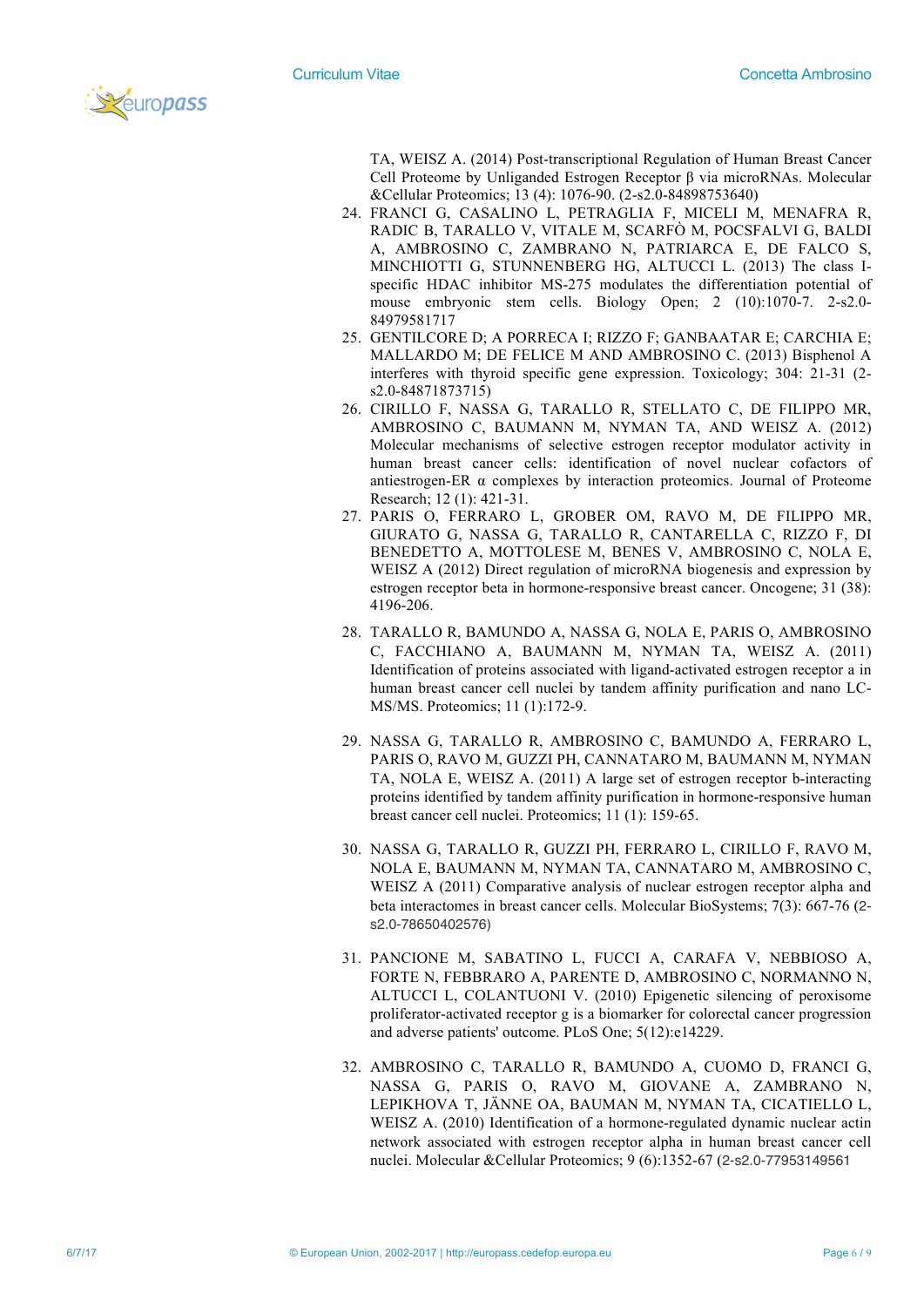

- 33. AMBROSINO C, IWATA T, SCAFOGLIO C, MALLARDO M, KLEIN R, NEBREDA AR. (2006) TEF-1 and C/EBPbeta are major p38alpha MAPKregulated transcription factors in proliferating cardiomyocytes. Biochemical Journal; 396 (1):163-72.
- 34. SCAFOGLIO C, AMBROSINO C, CICATIELLO L, ALTUCCI L, ARDOVINO M, BONTEMPO P, MEDICI N, MOLINARI AM, NEBBIOSO A, FACCHIANO A, CALOGERO RA, ELKON R, MENINI N, PONZONE R, BIGLIA N, SISMONDI P, DE BORTOLI M, WEISZ A. (2006) Comparative gene expression profiling reveals partially overlapping but distinct genomic actions of different antiestrogens in human breast cancer cells. Journal of Cellular Biochemistry; 98 (5): 1163-84.
- 35. NEBBIOSO A, CLARKE N, VOLTZ E, GERMAIN E, AMBROSINO C, BONTEMPO P, ALVAREZ R, SCHIAVONE EM, FERRARA F, BRESCIANI F, WEISZ A, DE LERA AR, GRONEMEYER H, ALTUCCI L. (2005) Tumorselective action of HDAC inhibitors involves TRAIL induction in acute myeloid leukemia cells. Nature Medicine; 11 (1): 77-84.
- 36. PORRAS A, ZULUAGA S, BLACK E, VALLADARES A, ALVAREZ AM, AMBROSINO C, BENITO M, NEBREDA AR. (2004) P38 alpha mitogenactivated protein kinase sensitizes cells to apoptosis induced by different stimuli. Molecular Biology of the Cell; 15 (2): 922-33.
- 37. AMBROSINO C, MACE G, GALBAN S, FRITSCH C, VINTERSTEN K, BLACK E, GOROSPE M, NEBREDA AR. (2003) Negative feedback regulation of MKK6 mRNA stability by p38alpha mitogen-activated protein kinase. Molecular and Cellular Biology; 23 (1): 370-81.
- 38. MACCHI P, KROENING S, PALACIOS IM, BALDASSA S, GRUNEWALD B, AMBROSINO C, GOETZE B, LUPAS A, ST JOHNSTON D, KIEBLER M. (2003) Barentsz, a new component of the Staufen-containing ribonucleoprotein particles in mammalian cells, interacts with Staufen in an RNA-dependent manner. The Journal of Neuroscience; 23 (13): 5778-88.
- 39. AMBROSINO C, PALMIERI C, PUCA A, TRIMBOLI F, SCHIAVONE M, OLIMPICO F, RUOCCO MR, DI LEVA F, TORIELLO M, QUINTO I, VENUTA S, SCALA G. (2002) Physical and functional interaction of HIV-1 Tat with E2F-4, a transcriptional regulator of mammalian cell cycle. The Journal of Biological Chemistry; 277 (35):31448-58.
- 40. BULAVIN DV, DEMIDOV ON, SAITO S, KAURANIEMI P, PHILLIPS C, AMUNDSON SA, AMBROSINO C, SAUTER G, NEBREDA AR, ANDERSON CW, KALLIONIEMI A, FORNACE AJ JR, APPELLA E. (2002) Amplification of PPM1D in human tumors abrogates p53 tumor-suppressor activity. Nature Genetics; 31 (2): 210-5.
- 41. AMBROSINO C, NEBREDA AR. (2001) Cell cycle regulation by p38 MAP kinases. Biology of the Cell; 93 (1-2): 47-51.
- 42. ALONSO G, AMBROSINO C, JONES M, NEBREDA AR. (2000) Differential activation of p38 mitogen-activated protein kinase isoforms depending on signal strength. The Journal of Biological Chemistry, 275 (51): 40641-8.
- 43. AMBROSINO C, RUOCCO MR, CHEN X, MALLARDO M, BAUDI F, TREMATERRA S, QUINTO I, VENUTA S, SCALA G. (1997) HIV-1 Tat induces the expression of the interleukin-6 (IL6) gene by binding to the IL6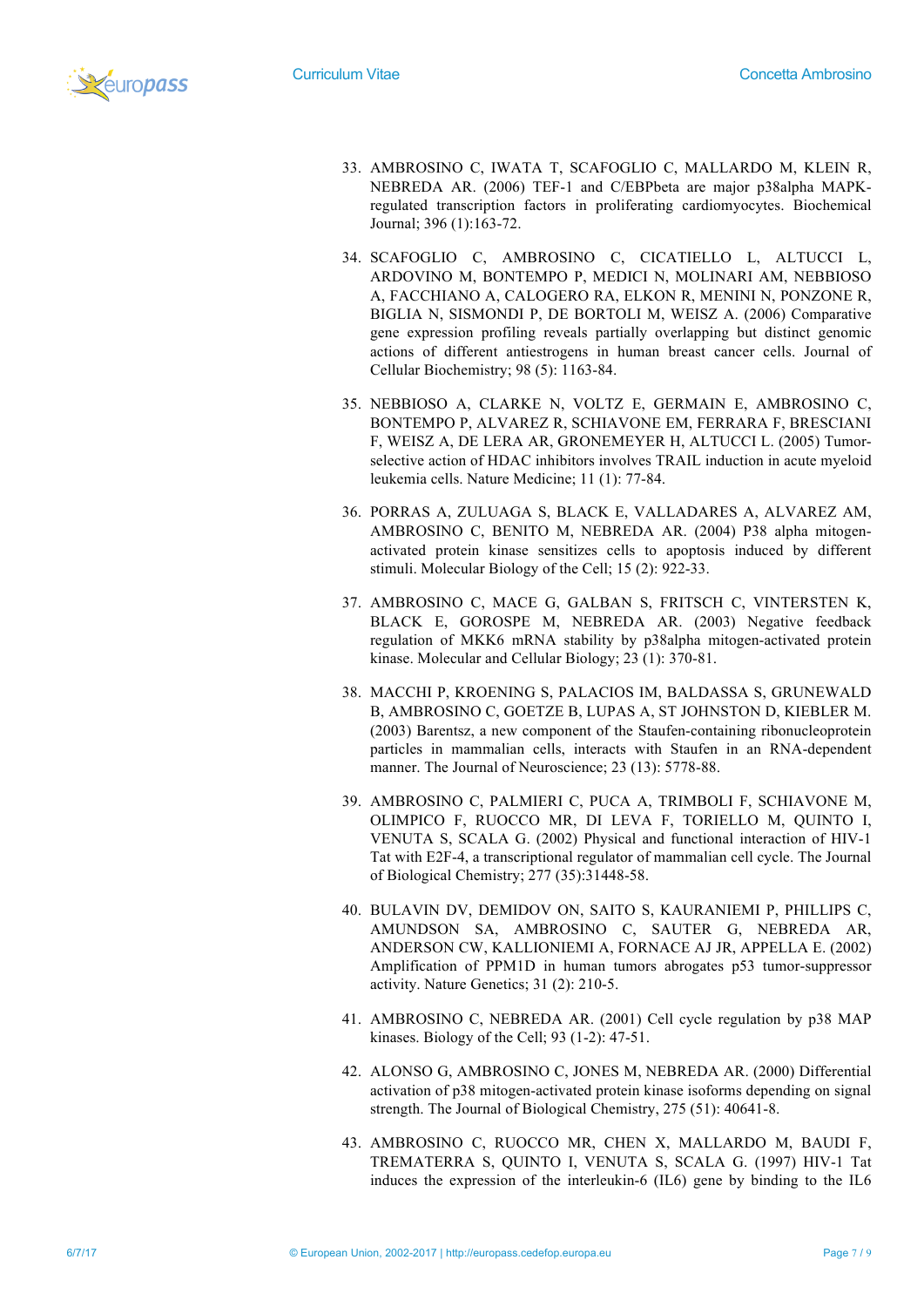

leader RNA and by interacting with CAAT enhancer-binding protein beta (NF-IL6) transcription factors. The Journal of Biological Chemistry; 272 (23): 14883-92.

- 44. CHEN X, LIU W, AMBROSINO C., RUOCCO MR, POLI V, ROMANI L, QUINTO I, BARBIERI S, HOLMES KL, VENUTA S, SCALA G. (1997) Impaired generation of bone marrow B lymphocytes in mice deficient in C/EBPbeta. Blood; 90 (1):156-64.
- 45. MALLARDO M, DRAGONETTI E, BALDASSARRE F, AMBROSINO C., SCALA G, QUINTO I. (1996) An NF-kappaB site in the 5'-untranslated leader region of the human immunodeficiency virus type 1 enhances the viral expression in response to NF-kappaB-activating stimuli. The Journal of Biological Chemistry; 271 (34): 20820-7.
- 46. RUOCCO MR, CHEN X, AMBROSINO C., DRAGONETTI E, LIU W, MALLARDO M, DE FALCO G, PALMIERI C, FRANZOSO G, QUINTO I, VENUTA S, SCALA G. (1996) Regulation of HIV-1 long terminal repeats by interaction of C/EBP (NF-IL6) and NF-kappaB/Rel transcription factors. The Journal of Biological Chemistry; 271 (37): 22479-86.
- 47. SCALA G, RUOCCO MR, AMBROSINO C., MALLARDO M, GIORDANO V, BALDASSARRE F, DRAGONETTI E, QUINTO I, VENUTA S. (1994) The expression of the interleukin 6 gene is induced by the human immunodeficiency virus 1 TAT protein. Journal of Experimental Medicine; 179 (3): 961-71.
- 48. AMBROSINO C., CICATIELLO L, COBELLIS G, ADDEO R, SICA V, BRESCIANI F, WEISZ A. (1993) Functional antagonism between the estrogen receptor and Fos in the regulation of c-fos protooncogene transcription. Molecular Endocrinology; 7 (11): 1472-83.
- 49. SCALA G, QUINTO I, RUOCCO MR, MALLARDO M, AMBROSINO C., SQUITIERI B, TASSONE P, VENUTA S. (1993) Epstein-Barr virus nuclear antigen 2 transactivates the long terminal repeat of human immunodeficiency virus type 1. Journal of Virology; 7 (5): 2853-61.
- 50. CICATIELLO L, AMBROSINO C., COLETTA B, SCALONA M, SICA V, BRESCIANI F, WEISZ A. (1992) Transcriptional activation of jun and actin genes by estrogen during mitogenic stimulation of rat uterine cells. Journal of Steroid and Biochemistry and Molecular Biology; 41 (3-8): 523-8.

#### **Book Chapters**

1. Concetta Ambrosino, Roberta Tarallo, Giovanni Nassa, Francesca Cirillo, Alessandro Weisz. (2013) New insights on estrogen receptor actions in hormone-responsive breast cancer cells by interaction proteomics in Cell and Molecular Biology of Breast Cancer. Humana Press (2-s2.0-84929877903)

2. AMBROSINO C., L. CICATIELLO, C. SCAFOGLIO, L. ALTUCCI AND A. WEISZ. (2005) A Combinatorial approach to Gene Expression Analysis: DNA Mycroarrays. In: S. MIERTUS AND G. FASSINA. Combinatorial Chemistry and Technology, Principles, Methods and Application. CRC press.

3. G. SCALA, I. QUINTO, M.R. RUOCCO, M. MALLARDO, AMBROSINO C., F. BALDASSARRE, V. GIORDANO AND S. VENUTA. (1994) Mechanisms of the Development of EBV-Related B Lymphomas: Functional Cooperation of EBV with IL-6 and HIV-1. In: G. BECKER AND F. DARAI. Pathogenecity of Human Herpes Viruses.